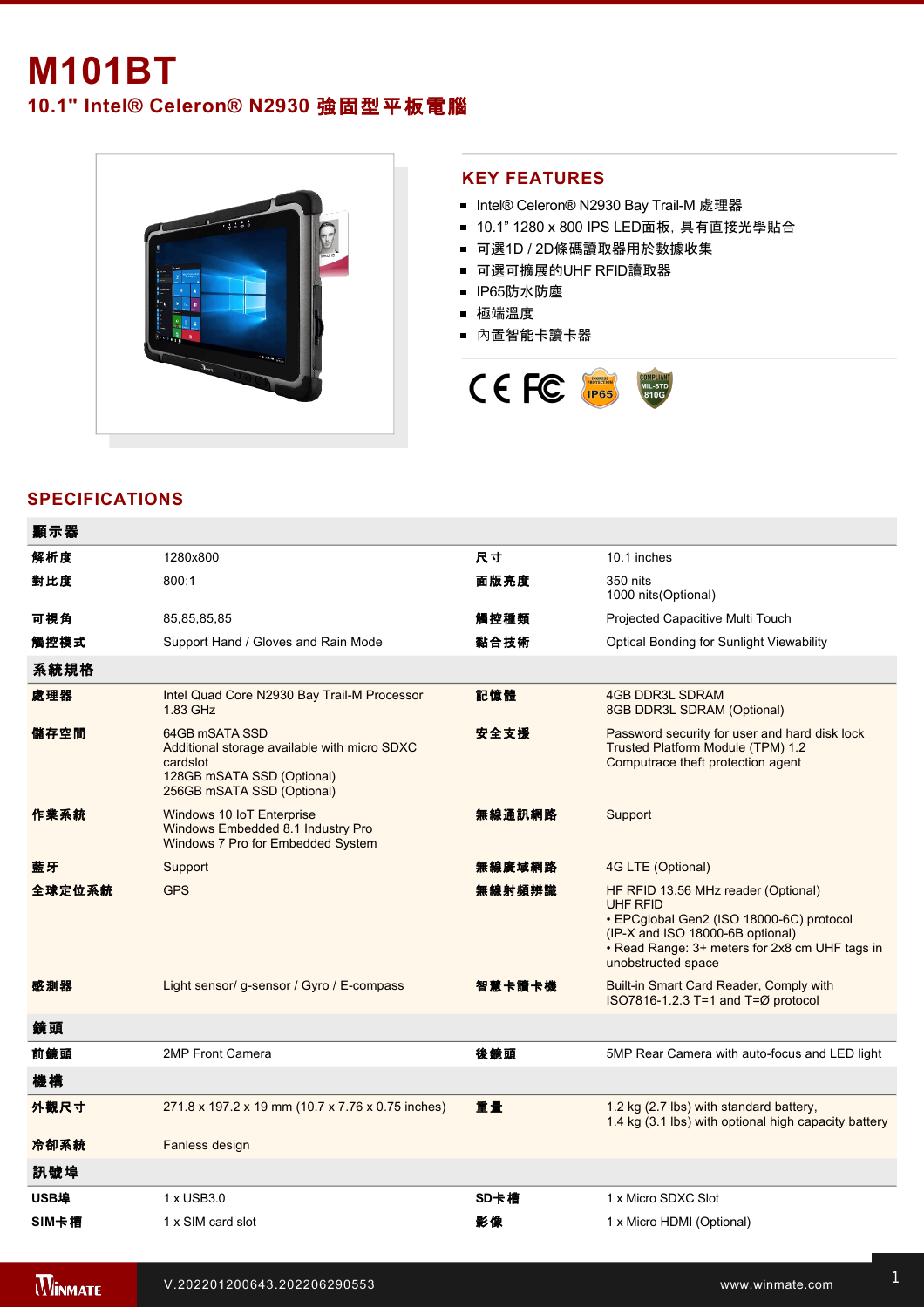| 音訊                      | 1 x Audio combo 3.5mm audio combo jack (Mic in<br>or Line Out)<br>Single Mic Built-in Microphone<br>Dual Speaker | 擴充端口                   | 1 x Expansion Connector for USB2.0 / Full RS232<br>(Optional)                                                                                                                                                                                                                                                                                |
|-------------------------|------------------------------------------------------------------------------------------------------------------|------------------------|----------------------------------------------------------------------------------------------------------------------------------------------------------------------------------------------------------------------------------------------------------------------------------------------------------------------------------------------|
| 有線網路                    | 1 x 30-pin Combo connector (Gigabit-LAN/RS232)                                                                   | 指示燈                    | 4x LED Indicator for Power, Battery, HDD, RF<br>status                                                                                                                                                                                                                                                                                       |
| 底座接頭                    | 1 x 19-pin docking connector                                                                                     |                        |                                                                                                                                                                                                                                                                                                                                              |
| 環境                      |                                                                                                                  |                        |                                                                                                                                                                                                                                                                                                                                              |
| 工作濕度                    | 10% to 90% RH, non-condensing                                                                                    | 工作溫度                   | -20 $^{\circ}$ C to 60 $^{\circ}$ C (AC mode), -10 $^{\circ}$ C to 50 $^{\circ}$ C (Battery<br>mode)                                                                                                                                                                                                                                         |
| 儲存溫度                    | -30°C to 70°C (-22°F to 158°F)                                                                                   | 衝擊                     | MIL-STD-810G Method 516.6 Procedure I                                                                                                                                                                                                                                                                                                        |
| 振動                      | MIL-STD-810G Method 514.6 Procedure I                                                                            | IP防水等級                 | IP65 certified, dustproof and waterproof                                                                                                                                                                                                                                                                                                     |
| 落棒                      | MIL-STD-810G Method 516.6, 4 ft                                                                                  |                        |                                                                                                                                                                                                                                                                                                                                              |
| 認證                      |                                                                                                                  |                        |                                                                                                                                                                                                                                                                                                                                              |
| 認證                      | CE, FCC, UL, PTCRB, Verizon                                                                                      |                        |                                                                                                                                                                                                                                                                                                                                              |
| 安全性                     |                                                                                                                  |                        |                                                                                                                                                                                                                                                                                                                                              |
| <b>SOTI MobiControl</b> | <b>SOTI MobiControl Compliance</b>                                                                               | <b>Kensington Lock</b> | Kensington Lock Support                                                                                                                                                                                                                                                                                                                      |
| 控制                      |                                                                                                                  |                        |                                                                                                                                                                                                                                                                                                                                              |
| 按鈕                      | 1 x Power, 1 x Home, 2 x volume key,<br>2 x Programmable Function Keys                                           |                        |                                                                                                                                                                                                                                                                                                                                              |
| 電源                      |                                                                                                                  |                        |                                                                                                                                                                                                                                                                                                                                              |
| 電池                      | 7.4V, typ. 5140 mAh Li-Polymer Battery (2S1P)<br>7.4V, typ. 10280 mAh Li-Polymer Battery (2S2P,<br>optional)     | 電池使用時間                 | Standard. Battery: 8 hours<br>High Capacity Battery: 16 hours                                                                                                                                                                                                                                                                                |
| 電源規格                    | 12-19V DC                                                                                                        | 電源適配器                  | 100-240V, 50-60Hz / 19V DC                                                                                                                                                                                                                                                                                                                   |
| 配件                      |                                                                                                                  |                        |                                                                                                                                                                                                                                                                                                                                              |
| 配件                      | Adapter and Power Cord<br>Capacitive Stylus<br><b>Standard Battery</b>                                           | 配件選配                   | Desk Dock (Optional)<br>Vehicle Dock (without VGA output) (Optional)<br>Vehicle Cradle (Optional)<br>Vehicle Charger (Optional)<br>High Capacity Battery (Optional)<br>Battery Charger (Optional)<br>Smart Card Reader (Optional)<br>VESA Mount Kit (Optional)<br>Hand Strap (Optional)<br>Shoulder Strap (Optional)<br>Carry Bag (Optional) |
| 條碼掃描                    |                                                                                                                  |                        |                                                                                                                                                                                                                                                                                                                                              |
| 配件                      | 1D/2D barcode reader (Optional)                                                                                  |                        |                                                                                                                                                                                                                                                                                                                                              |

**DIMENSIONS**  UNIT:MM